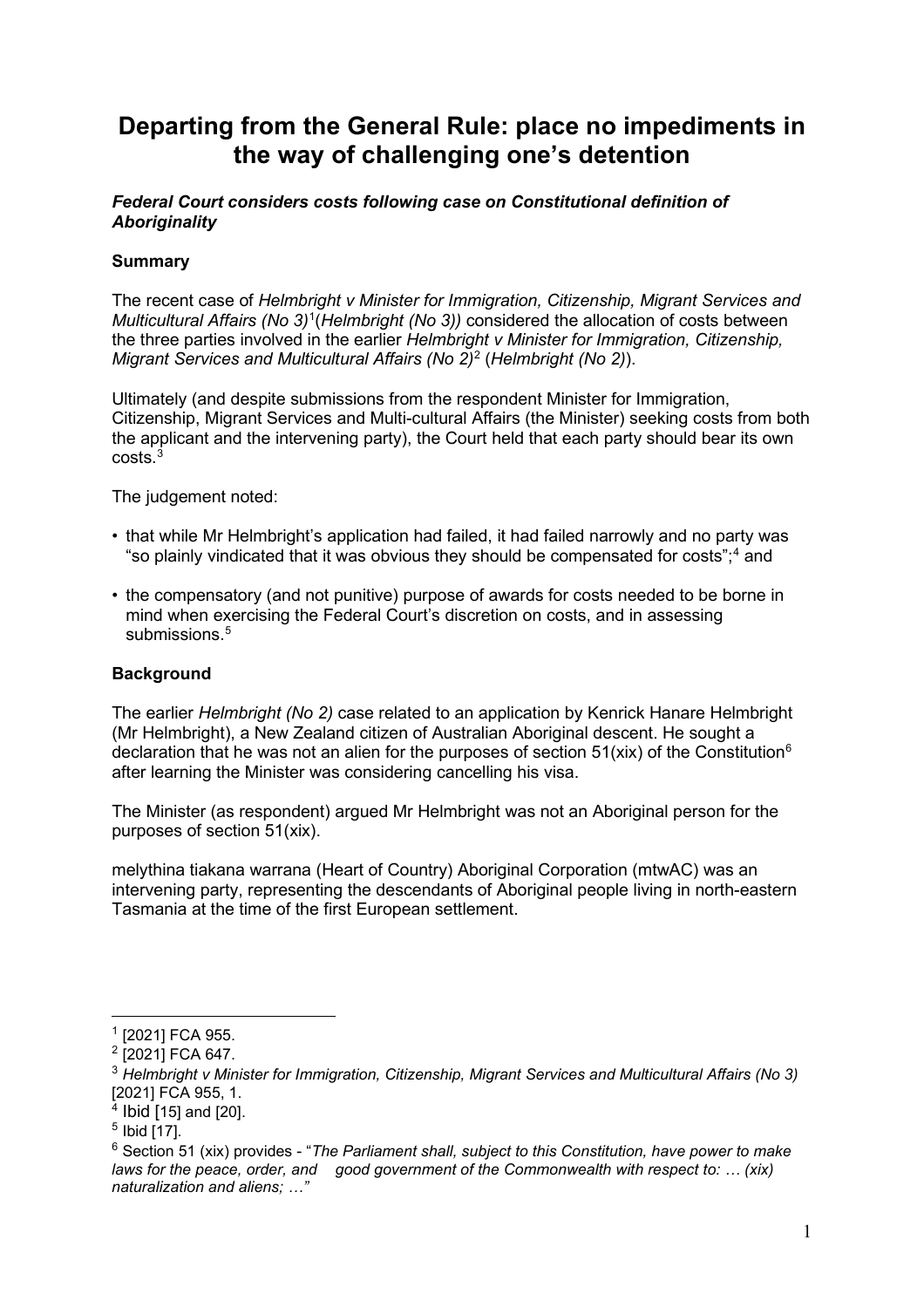## **What happened in** *Helmbright (No 2)***?**

*Helmbright (No 2)* considered questions arising from the High Court decision in *Love v Commonwealth; Thoms v Commonwealth*[7](#page-1-0) (*Love/Thoms*) and the majority finding that Aboriginal Australians (as understood according to the tripartite test in *Mabo (No 2)*) cannot be declared aliens pursuant to section 51(xix) of the Constitution.

*Helmbright (No 2)* held that:

- a single Federal Court judge was not free to adopt a different test to that applied in *Mabo (No 2)*[8](#page-1-1) (and specifically the test applied in the *Tasmanian Dam Case*[9](#page-1-2) );
- the decision in *Love/Thoms* did not mean that, unless a non-citizen who identifies as Aboriginal can prove membership of a native title holding group, they cannot be immune from being declared an alien:  $10$  and
- Mr Helmbright was not an Aboriginal Australian by reference to the *Mabo (No 2)* test because he had not proven the second aspect of the mutual recognition limb requiring recognition to have been given by 'elders or others enjoying traditional authority'.<sup>11</sup>

This meant Mr Helmbright could not prove he was not an alien for the purposes of section 51(xix), and his application was dismissed.

Notwithstanding the above, the Court noted that, if the Minister had sought declaratory relief confirming Mr Helmbright was an alien, it would not have been appropriate because:

- Mr Helmbright may still be able to prove the second aspect of the mutual recognition limb; and
- Alternative tests might also apply to his case.<sup>[12](#page-1-4)</sup>

#### **What happened in** *Helmbright (No 3)?*

After orders were made in *Helmbright (No 2)*, the parties were invited to reach agreement on costs. Agreement could not be reached, and submissions were filed as follows:

- Mr Helmbright sought orders that each party bear its own costs: $13$
- The Minister sought orders that:
	- Mr Helmbright pay the Minister's costs; and

<span id="page-1-0"></span><sup>7</sup> [2020] HCA 3; 375 ALR 597.

<span id="page-1-1"></span><sup>8</sup> *Helmbright v Minister for Immigration, Citizenship, Migrant Services and Multicultural Affairs (No 2*) [2021] FCA 647 (15 June 2021) [5].

<sup>9</sup> *Commonwealth v Tasmania* [1983] HCA 21; 158 CLR 1.

<span id="page-1-3"></span><span id="page-1-2"></span><sup>10</sup> *Helmbright v Minister for Immigration, Citizenship, Migrant Services and Multicultural Affairs (No 2)* [2021] FCA 647 (15 June 2021) [7] and [210].

 $11$  Ibid [8].

<span id="page-1-4"></span><sup>12</sup> Ibid [346].

<span id="page-1-5"></span><sup>13</sup> *Helmbright v Minister for Immigration, Citizenship, Migrant Services and Multicultural Affairs (No 3)* [2021] FCA 955 [4].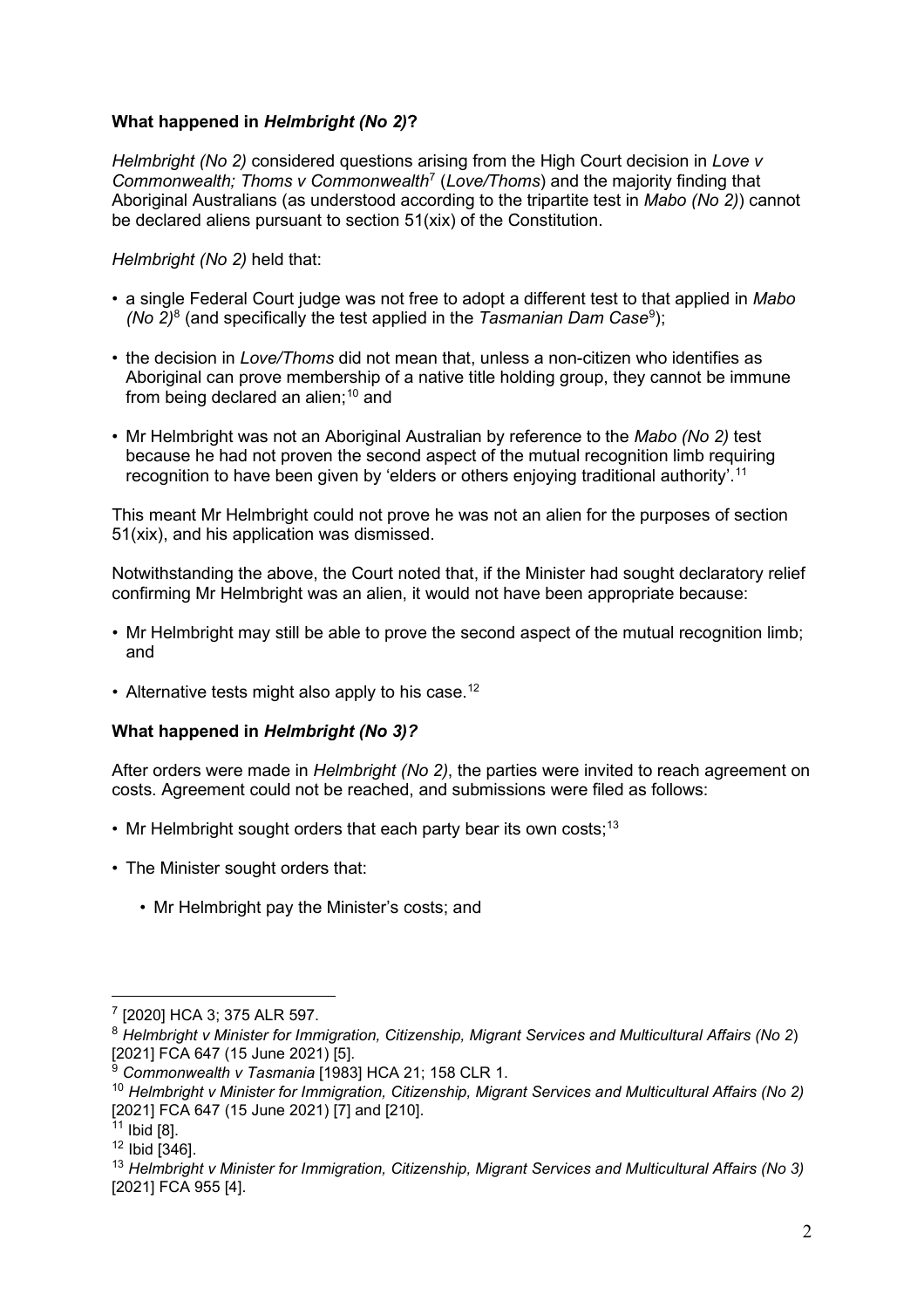- mtwAC pay the Minister's costs of the interlocutory application;  $14$  and
- mtwAC made no submissions regarding the other parties, but submitted:
	- there should be no order that mtwAC pay any other party's costs; and
	- the Minister should pay mtwAC's costs in respect of its successful intervention application.<sup>15</sup>

#### **What did the court decide?**

The Court held that each party should bear its own costs.<sup>[16](#page-2-1)</sup> The reasons noted:

- that, while Mr Helmbright's application failed, it failed narrowly and no party was" so plainly vindicated that it was obvious they should be compensated for costs";<sup>17</sup> and
- the compensatory (not punitive) purpose of awards for costs needed to be borne in mind when approaching the discretion in section 43 of the *Federal Court of Australia Act 1976* (Cth) (on costs) and assessing submissions.[18](#page-2-2)

The Court accepted Mr Helmbright's submission that the proceeding was of public importance, as it was the first contested trial on whether the Federal Court was bound to apply the test in *Mabo (No 2)* when applying *Love/Thoms.*<sup>19</sup>

With reference to the compensatory nature of costs orders, the Court was persuaded by observations in *Cabal v United Mexican States (No 6)*[20](#page-2-3) which said at [22]:

*Although an order for costs is made to compensate a successful party for the expenses incurred in responding to an application or proceeding, that principle of compensation should yield in favour of the principle that a person detained by authority of the State should not be deterred by a potential costs order from seeking his or her liberty. There is a public interest in ensuring that persons detained against their will should not have any impediment put in their way which will inhibit them in seeking their liberty. In my view that public interest outweighs the general rule that a successful party is to be compensated for its costs by the unsuccessful party. In particular is this so where the costs are incurred by the State under whose authority the person is detained.*

(Emphasis added)

Relevantly, Mr Helmbright's liberty and ability to stay in Australia would have been at risk if his visa had been cancelled. To avoid that, he had to prove in Court that his family had always considered themselves Aboriginal Australians and Māori People (which he did).<sup>21</sup>

<sup>21</sup> *Helmbright v Minister for Immigration, Citizenship, Migrant Services and Multicultural Affairs (No 3)* [2021] FCA 955 [23].

<span id="page-2-0"></span> $14$  Ibid [5].

 $15$  Ibid  $[6]$ .

<span id="page-2-1"></span> $16$  Ibid 1.

<sup>17</sup> Ibid [15] and [20].

<span id="page-2-2"></span> $18$  Ibid [17].

**<sup>19</sup>** Ibid [19]-[20].

<span id="page-2-3"></span><sup>20</sup> [2000] FCA 651; 174 ALR 747 at [22].